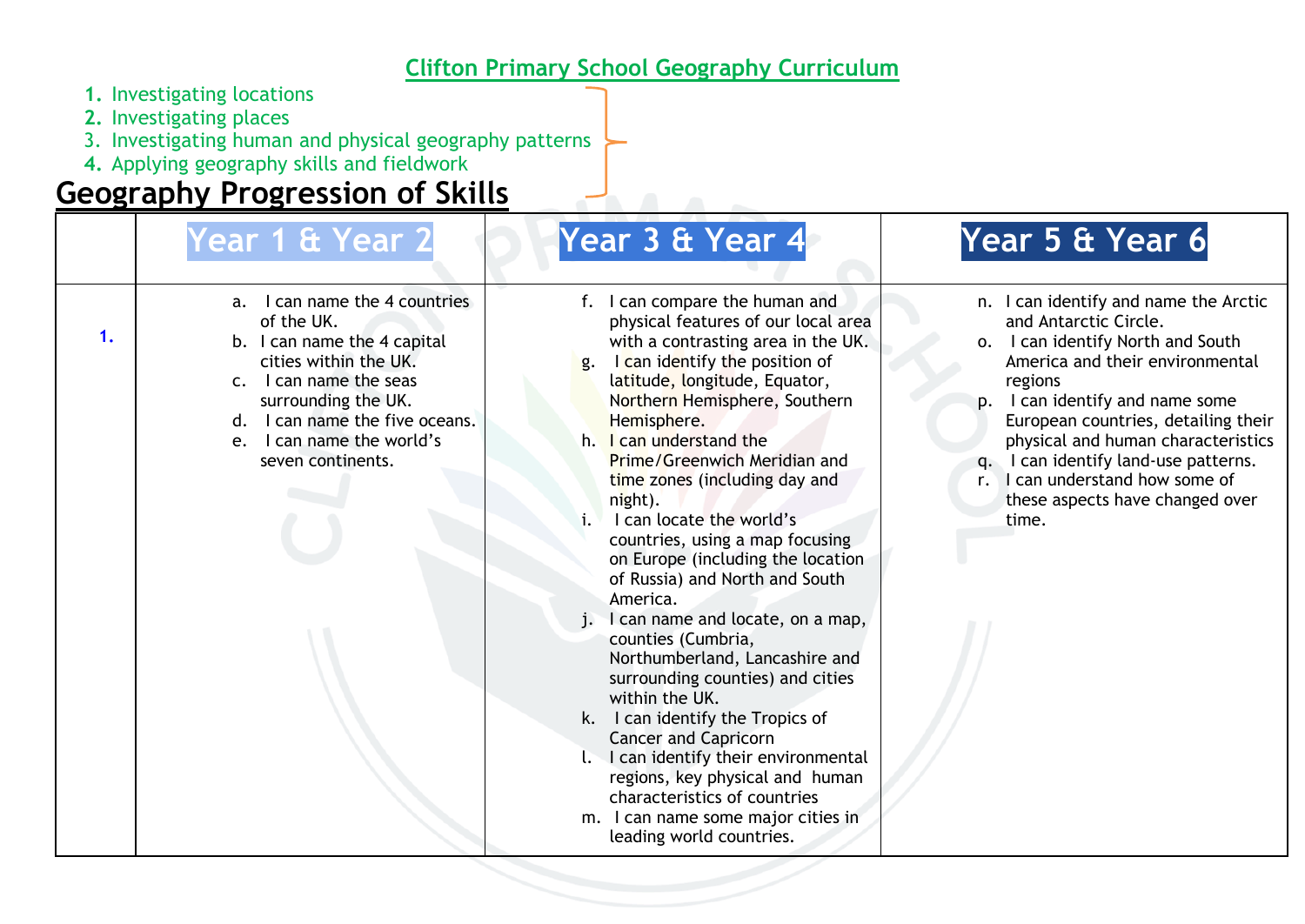| 2. | a. I can understand<br>geographical similarities<br>and differences of a small<br>area within the UK (Clifton)<br>b. I can understand<br>geographical similarities<br>and differences of a small<br>area of the UK (Clifton /<br>Cumbria), hot and cold<br>countries (e.g. Costa Rica,<br>Fiji, Norway, Russia and<br>Iceland) and of a small<br>area in a contrasting non-<br>European country (e.g.<br>Malawi)                                                                                        | c. I can understand geographical<br>similarities and differences of<br>regions of the UK.<br>d. I can compare settlements within<br>the UK.<br>e. I can understand geographical<br>similarities and differences of the<br>UK and a region within North or<br>South America.                                                                                                                                                                                                                                                                                                               | f. I can understand human and<br>physical geographical similarities<br>and differences between European<br>countries.<br>g. I can understand geographical<br>similarities and differences of the<br>UK and a region within North or<br>South America (e.g. California and<br>Ring of Fire).                                                                                                                                                                                                                                                                       |
|----|---------------------------------------------------------------------------------------------------------------------------------------------------------------------------------------------------------------------------------------------------------------------------------------------------------------------------------------------------------------------------------------------------------------------------------------------------------------------------------------------------------|-------------------------------------------------------------------------------------------------------------------------------------------------------------------------------------------------------------------------------------------------------------------------------------------------------------------------------------------------------------------------------------------------------------------------------------------------------------------------------------------------------------------------------------------------------------------------------------------|-------------------------------------------------------------------------------------------------------------------------------------------------------------------------------------------------------------------------------------------------------------------------------------------------------------------------------------------------------------------------------------------------------------------------------------------------------------------------------------------------------------------------------------------------------------------|
| 3. | a. I can use basic geographical<br>vocabulary.<br>b. I can name key physical<br>features<br>c. I can name key human<br>features<br>d. I can say what type of<br>buildings are in a place<br>e. I know if a place is a town,<br>village, city.<br>f. I can identify seasonal and<br>daily weather patterns in<br>UK and hot and cold areas<br>in the world.<br>g. I can talk about the<br>location of hot and cold<br>areas of the world in<br>relation to the Equator and<br>the North and South Poles. | h. I can understand how<br>mountains are formed<br>i.<br>I can understand different<br>types of settlement (Clifton<br>village, Penrith town and<br>Carlisle / London)<br>j. I can describe the River Eden<br>k. I can identify climate zones,<br>biomes and vegetation belts<br>I. I know why some plants only<br>grow in some places.<br>m. I know where key rivers and<br>mountains are (the Nile, Egypt).<br>n. I can identify the key stages of<br>a river.<br>o. I can talk about different stages<br>of the water cycle.<br>p. I can identify types of<br>settlement and land use. | q. I can describe and understand<br>key aspects of physical<br>geography, including:<br>volcanoes and earthquakes<br>(e.g. California, Ring of Fire)<br>r. I can explain how volcanoes are<br>formed.<br>s. I can say where volcanoes are.<br>I can explain how earthquakes<br>t.<br>are caused.<br>u. I can identify the distribution<br>of natural resources including<br>energy, food minerals and<br>water.<br>v. I understand how economic<br>activity including trade links<br>across the world is affected by<br>the distribution of natural<br>resources. |